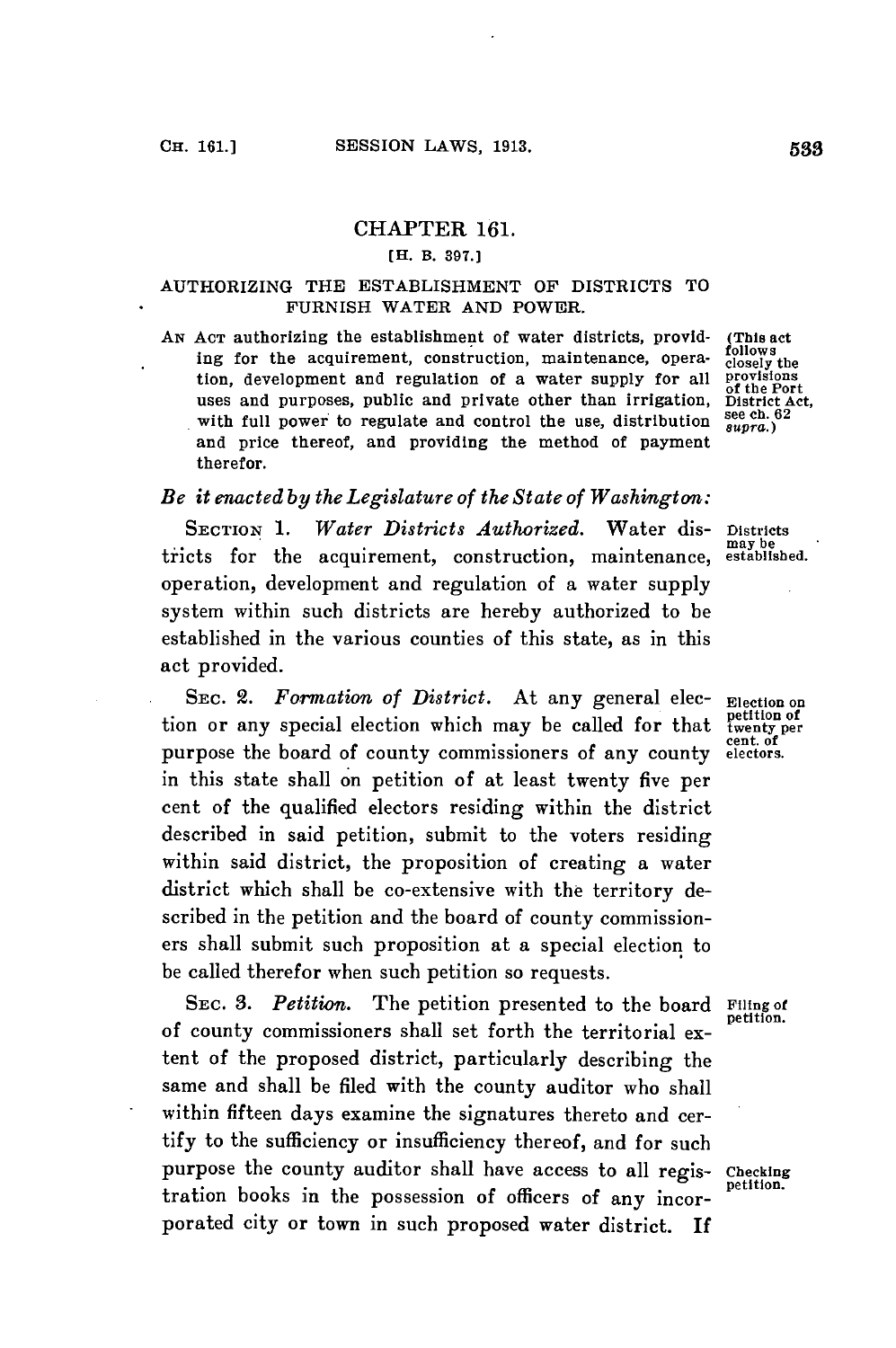## **534 SESSION LAWS, 1913.** [Сн. 161.

such petition be found to be insufficient it shall be returned **Amendments** to the person or persons filing the same who may amend or **to petition.** add names thereto for ten days when the same shall be returned to the county auditor who shall have an additional fifteen days to examine the same and attach his certificate Names not **thereto.** No person having signed such petition shall be to be with-<br> **drawn**. **allowed** to with-draw bis name than from the filing of allowed to withdraw his name therefrom after the filing of the same with the county auditor. Whenever such petition shall be certified to as sufficient, the county auditor shall forthwith transmit the same, together with his certificate of sufficiency attached thereto, to the board of county commissioners who shall, at their first meeting Call for thereafter if such petition so requests, by resolution, call a special election to be held not less than thirty nor more than sixty days from the date of such certificate and shall **Notice.** cause to be published a notice of such election at least once a week for four consecutive weeks in a newspaper of general circulation in the county in which said proposed water district is located, which notice shall state the hours during which such polls will be open, the boundaries of the proposed water district and the object of such election, and said notice shall also be posted for ten days in ten public places in such proposed water district. The same notice shall be given in the event of such proposition being submitted at a general election: *Provided,* In submitting the said question to the voters for their approval or rejection, the proposition shall be expressed on said ballot in the fol-**Ballot.** lowing terms: **............** Water Supply District. Yes" (Giving the name to such district as may be decided on **by** the board of county commissioners). **". . . ...** Water Supply District. No."' (Giving the name to such district as may be decided on **by** the board of county commission-Polling ers). There shall be not less than one polling place in each of the various wards of any incorporated city or town in the proposed water districts, and one polling place in each precinct in such proposed water district.

> **SEC.** 4. *Two or More Petitions.* Whenever two or more petitions for the formation of a water district shall be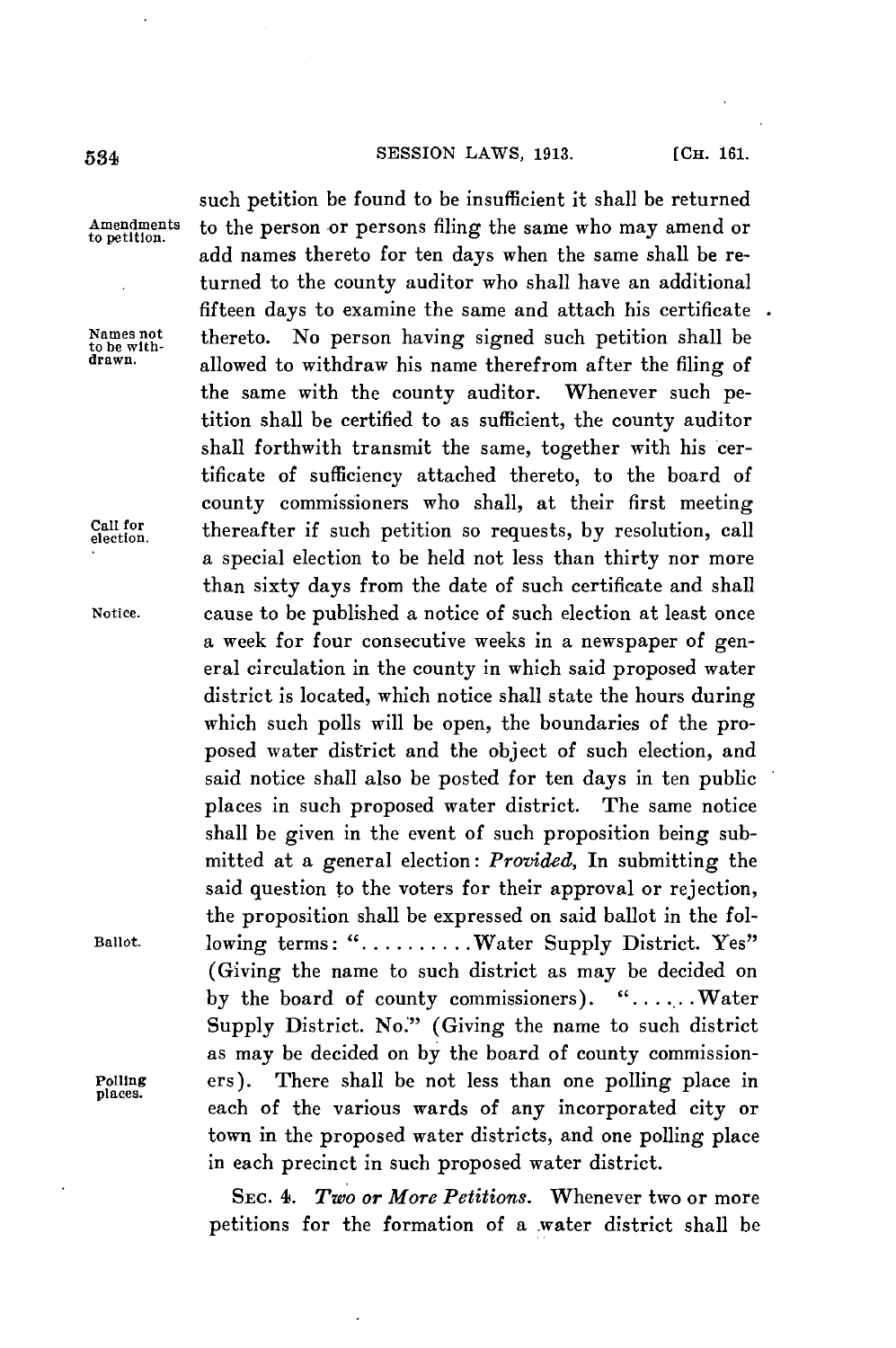filed as herein provided the petition describing the greater Petition for area shall supersede all others and an election shall first be held thereunder, and no lesser water district shall ever be created within the limits, in whole or in part of any water district.

SEC. 5. *Elections*. If at such election a majority of *Majority* vote the voters voting upon such proposition shall vote in favor of the formation of such district the board of county commissioners shall so declare in its canvass of the returns of such elections and such water district shall then be and become a municipal corporation of the State of Washing- **District a municipal** ton, and the name of such water district shall be "....... Water District" (inserting the name appearing on the ballot).

**SEC.** *6. Commissioners-Election of.* At the same election, at which the proposition is submitted to the voters as to whether a water district shall be formed, three water Three comcommissioners shall be elected to hold office respectively for the terms, one, two, and three years and until their respective successors are elected, the term of each nominee for water commissioner to be expressed on the ballot. And thereafter and at least thirty days prior to the first Tuesday of June in each year such board of water commissioners shall give notice **by** publication at least once a week for four consecutive weeks in a newspaper of general circulation in said water district that an election will be **Annual** held on the first Tuesday in June thereafter for a water commissioner to hold office for three years and until his successor is elected and qualified.

Nominations for water commissioners shall be by peti- Nominations of commistion of at least ten per cent of the qualified electors of **signetian**, such water district to be filed in the office of the county auditor of the county in which such district is located for the first election and with the secretary of such water district for all succeeding elections such nominations to be so filed at least ten days prior to such election: *Provided, however,* That there shall be no election held on the first Tuesday of June immediately following the creation of

**greater area**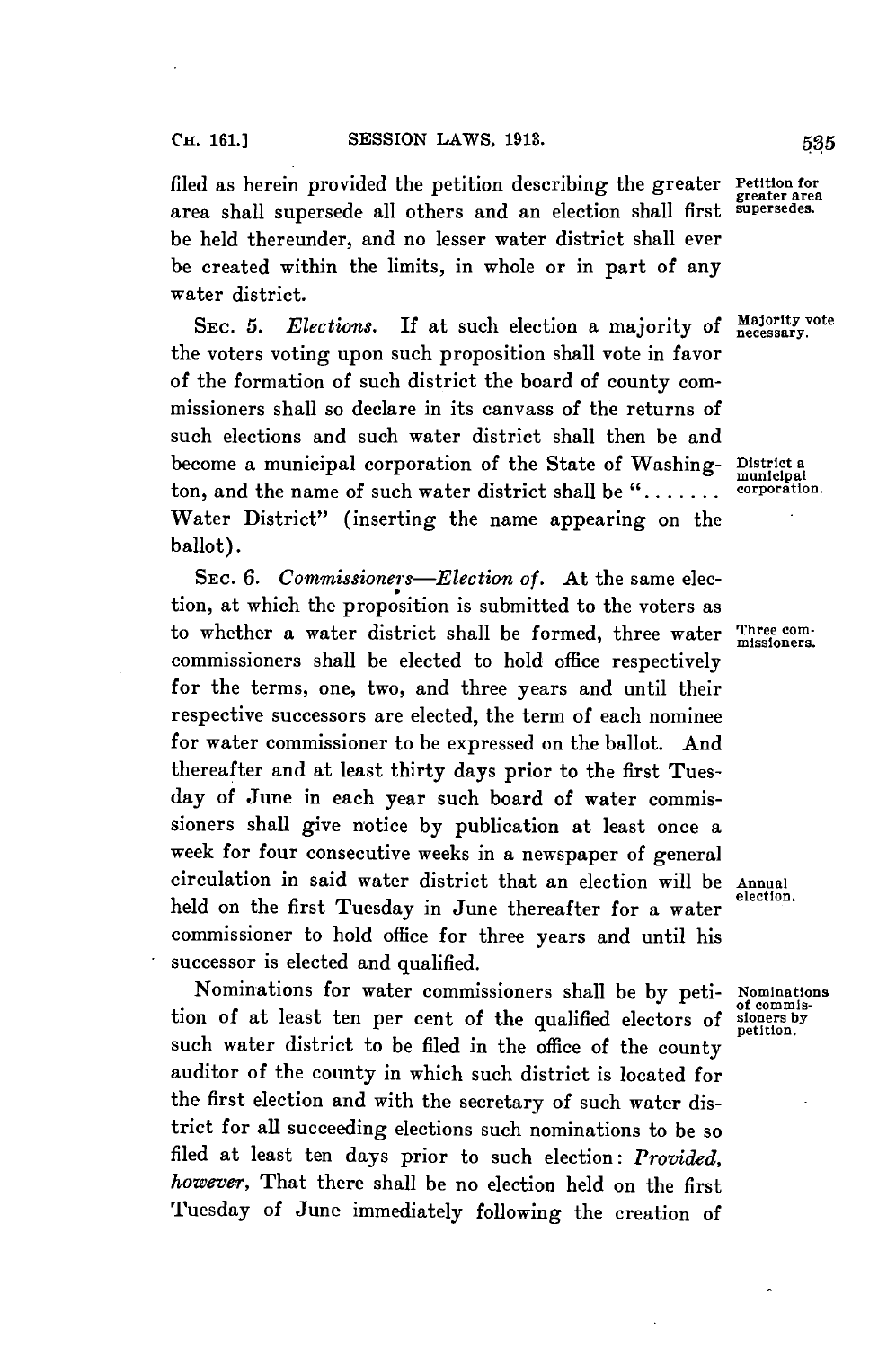**536 CH. CH. SESSION LAWS, 1913. CH. 161** 

such water district: *And provided, further,* That in the **Vacancies.** event of a vacancy caused **by** death, resignation or otherwise, such vacancy shall be filled **by** appointment **by** a majority vote of the remaining board of water commissioners until the next regular election for water commis-Notice of **sioner.** Said board of water commissioners shall designate election to **show** whether in their notice of election whether such election be a gen**show whether in** their notice of election whether such election be a gen- **special, etc.** eral or special election, the time of opening and closing of polls, and the place of voting, but in no event shall there be less than one voting place in each of the wards of any city or town in such district, and at least one voting place in any precinct in the water district outside of any town **Polls open,** or city. The polls shall be open at every election held **by when.** said water district at least from one o'clock **p.** m. to eight **p. in.,** but said board of water commissioners may keep the polls open for a longer period of time if they shall so order, but the time of opening and closing the polls must be stated in the notice of election and the polls shall be opened and closed in accordance with such notice. Any person residing in said water district who is at the time of holding of any election, a qualified voter under the laws of the State of Washington, shall be entitled to vote at any election held in such water district.

The officers of any city or town, or in any precinct in **Registration** a water district where registration is required, having officers to **deliver** charge of the registration, shall deliver the same to the **books.** water commissioners for the use of the election officers at any election **held** in a water district formed under and in accordance with the provisions, of this act. And the registration of voters for election to be held in such water district shall be conducted **by** the city or town clerks and officer of registration of the city, town and territory embraced within said water district; and the notice prescribed Notice given to be given by section 4765 of Remington and Ballinger's<br>
as prescribed<br>
in Rem.-Bal., Annotated Codes and Statutes of Washington, shall con-<br>  $R = 1765$ ;<br>
Pierce's<br>
Code, 1912,<br>
Code, 1912,<br>
167 \$ 179. water d election therein, without the necessity for such notice spe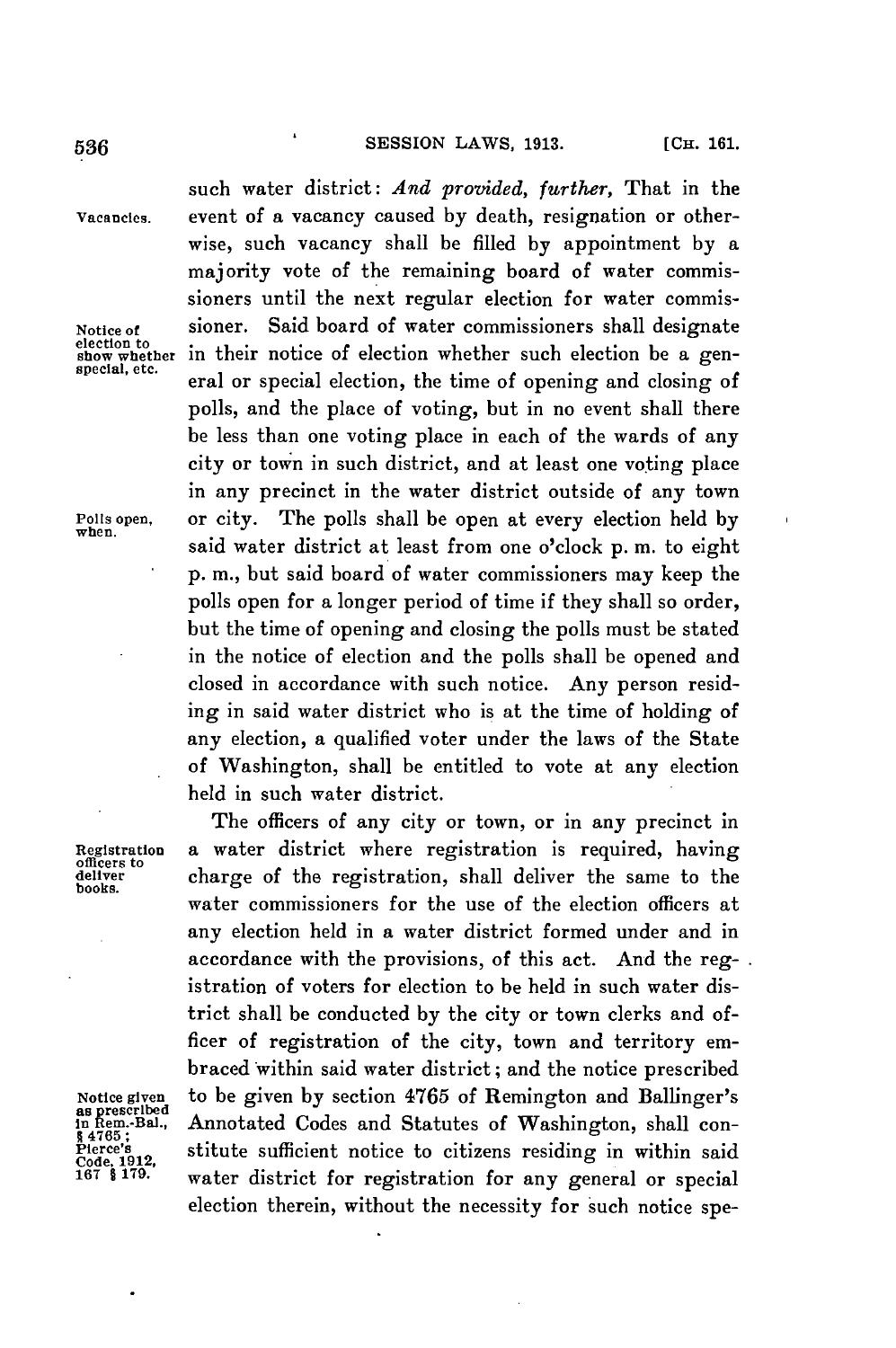cially stating that it is for registration for an election to be held in a water district. And any elector who shall have registered in accordance with the laws of this state, entitling him to vote at a general or special election in the city, town or territory comprised within such water dis- General registration trict, within time to constitute same a good registration for any general or special election of said water district, shall be entitled to vote thereat without further or other registration. The clerk of such water district shall give notice of the closing of the poll-books for registration for any general or special election of such water district **by** a notice published at least ten days preceding such clos- **Notice of closing** ing, such published notice to have at least two insertions **poll books.** in a newspaper of general circulation in such water district. And such poll-books shall be closed for the purpose of registration of voters for any general or special water district election five days preceding such election and such published notice shall so declare: *Provided, however,* That such poll-books shall not thereby be deemed closed for a general, county or city municipal elections, but closed only for general or special water district elections. The city or. town clerk or registration officer required to perform the duties enumerated under this act shall receive no additional. compensation therefor. The general laws of the **General** State of Washington governing the registration of voters laws govern... for a general or a special city or town municipal elections, when not inconsistent with the foregoing provision, shall govern the registration of voters for elections held under this chapter, and the registration books of the city, town and territory comprising said water district shall be the books used **by** said water district, and no separate registration books shall be kept or maintained **by** it. The manner of holding any general or special election for said **General** water district shall be in accordance with the laws of this **to apply.** state and the charter provisions of the cities or towns within said water district if any there be, in so far as the same are not inconsistent with the provisions of this act. **All** expense of elections for the formation of such water dis-

**electibn laws**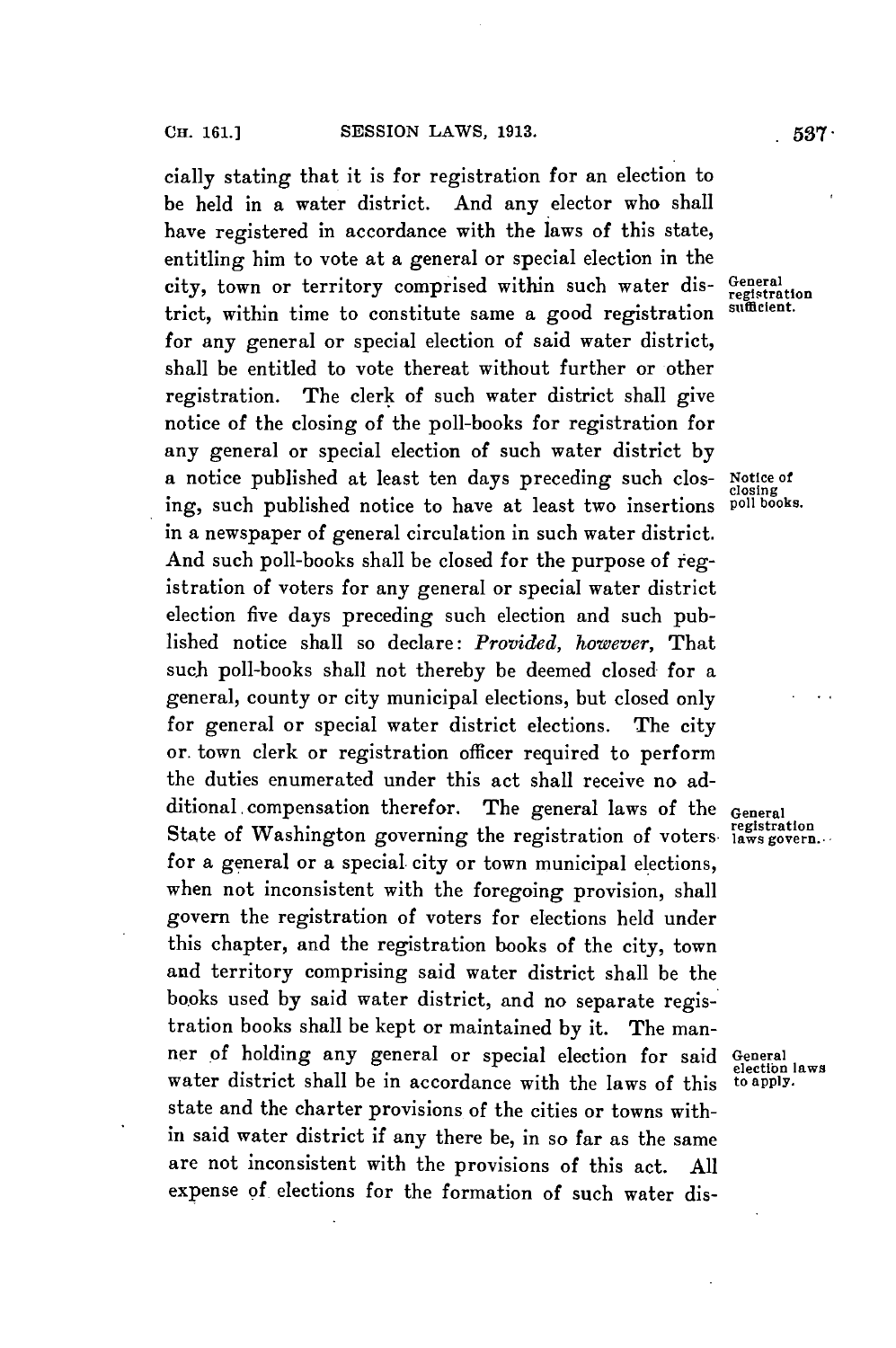538 . **SESSION LAWS, 1913.** [CH. 161.

Expenses of tricts shall be paid by the county in which said election is  $\frac{\text{b}}{\text{e}}$  by county. held and such expenditure is hereby declared to be for a county purpose, and the money paid out for such purpose shall be re-paid to such county **by** the water district if formed.

SEC. *7. Board of Water Commissioners-Officers.* When the said water district shall be created as hereinbefore provided for, the officers of such district shall be a board of water commissioners consisting of three members elected as provided in section **6** of this act and said board of water commissioners shall annually elect one of their number as president and another of their number as secretary of said **Commis-** board. **All** water commissioners shall serve without com- **sioners to serve with-** pensation. They shall **by** resolution adopt rules governing the transaction of its business and shall adopt an official seal. **All** proceedings shall be **by** resolution recorded in a book or books kept for such purpose which shall be public records.

**SEC. 8.** *Board of Water Commissioners-Powers and* District *Duties.* All water districts organized under the provi-<br>property. signs of this actual lateral deal and the contract of the set of the set of the contract of the contract of the contract of the contract of the co sions of this act shall be and are hereby authorized to acquire **by** purchase **or** condemnation, or both, all lands, property, property rights, water, water rights, leases or easements necessary for the purposes of the water dis-**Eminent** trict and to exercise the right of eminent domain in the **domain.** acquirement or damaging of all land, property, property rights, water or water rights, leases and easements necessary in carrying out the purposes for which said district shall have been created and such right of eminent domain shall be exercised in the same manner and **by** the same procedure as is or may be provided **by** law for cities of the **oedure** third class, except in so far as such law may be inconsistent with the provisions of this act, and except that all assessment or re-assessment rolls provided by law to be prepared and filed by eminent domain commissioners or commissioners appointed **by** the court shall be prepared and filed by the water district, and the duties devolving upon the city treasurer under said law be, and the same

as by clties<br>of third class.<br>(See Rem.-<br>Bal., §§ 7690,<br>7767-7821; **77 171 § §§ 337, 31-**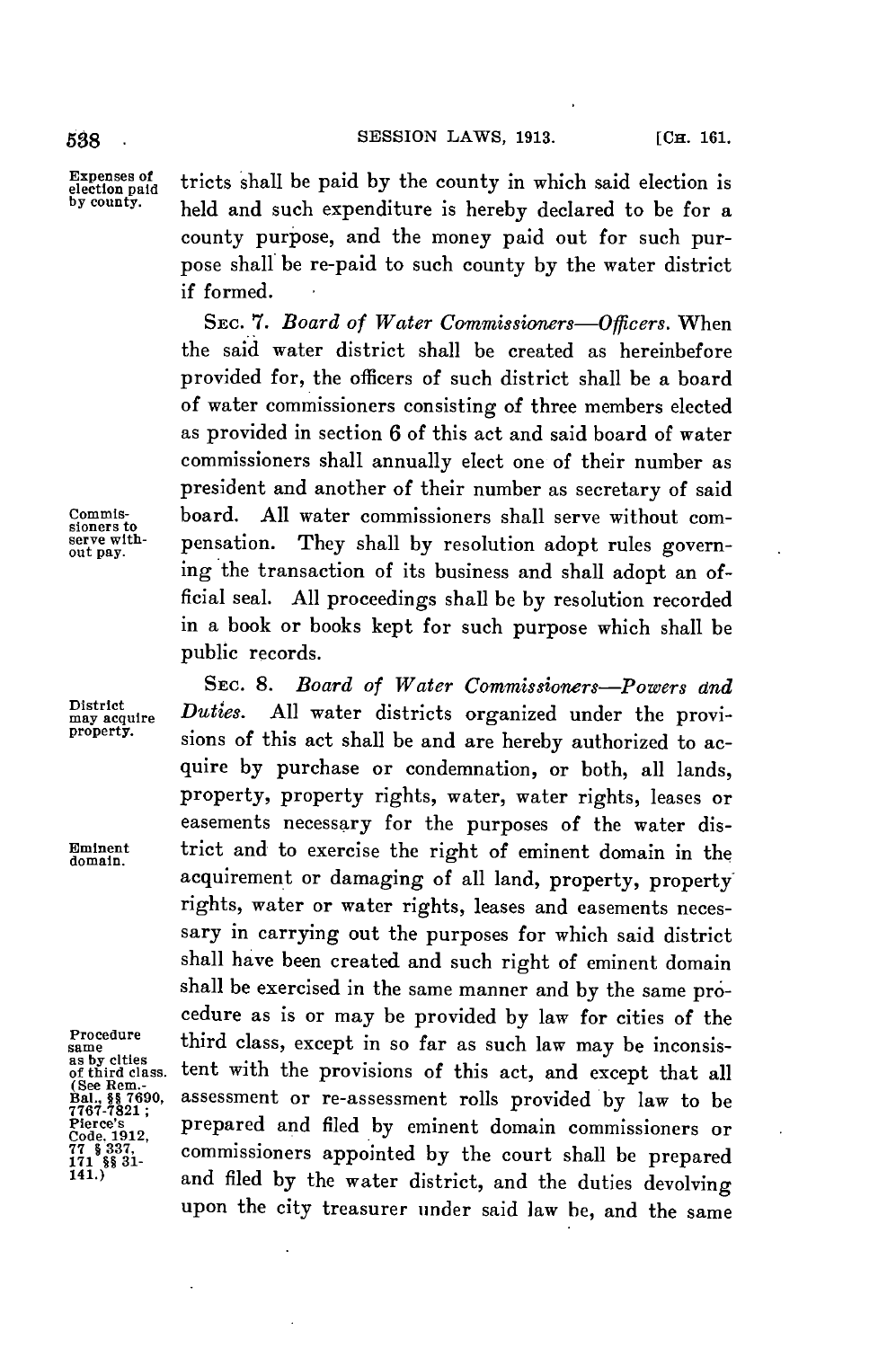are hereby imposed upon the county treasurer **for** the purposes of this act; to construct, condemn and purchase, purchase, acquire, add to, maintain and supply water works for the purpose of furnishing such water district and inhabitants thereof, and any city or town within such district, and any other persons with an ample supply of Construct waterworks water for all uses and purposes public and private, except **for all uses**<br>innication with full outhority to require and control the inigation. irrigation, with full authority to regulate and control the use, distribution and price thereof. And for the purposes aforesaid, it shall be lawful for any water district so organized in this state to take, condemn and purchase, purchase, acquire and retain water from any public or navigable lake, river or water course, percolating or sub- **Storage.** terranean or any underflowing water within the state and, **by** means of aqueducts or pipe line to conduct the same throughout such water district, and throughout any city or town within such district and to construct and lay the same along and upon public highways, roads and streets, within such district, and to condemn and purchase, purchase or acquire, lands and rights of way necessary for said aqueducts, and pipe lines, and such water district is hereby authorized and empowered to erect and build dams or other works across or at the outlet of any lake, river or other water course therein up to and above high water mark; and for all the purpose of constructing or laying such aqueducts or pipe lines, dams or water works or other necessary structures in storing and retaining water as above provided, or for any of the purposes provided for **by** this chapter, such water districts shall **Beds and** have the right to occupy the beds and shores up to the highwater mark of any such lake, river, or other water course, and to acquire the right **by** purchase or **by** condemnation and purchase or otherwise to any water, water **May take water rights.** rights, easements or privileges, named in this chapter or necessary for any of said purpose and any such water district, shall have the right to acquire **by** purchase or **Protection by** condemnation and purchase any lands, properties or **of suppl.** privileges necessary to be had to protect the water sup-

streams may<br>be used.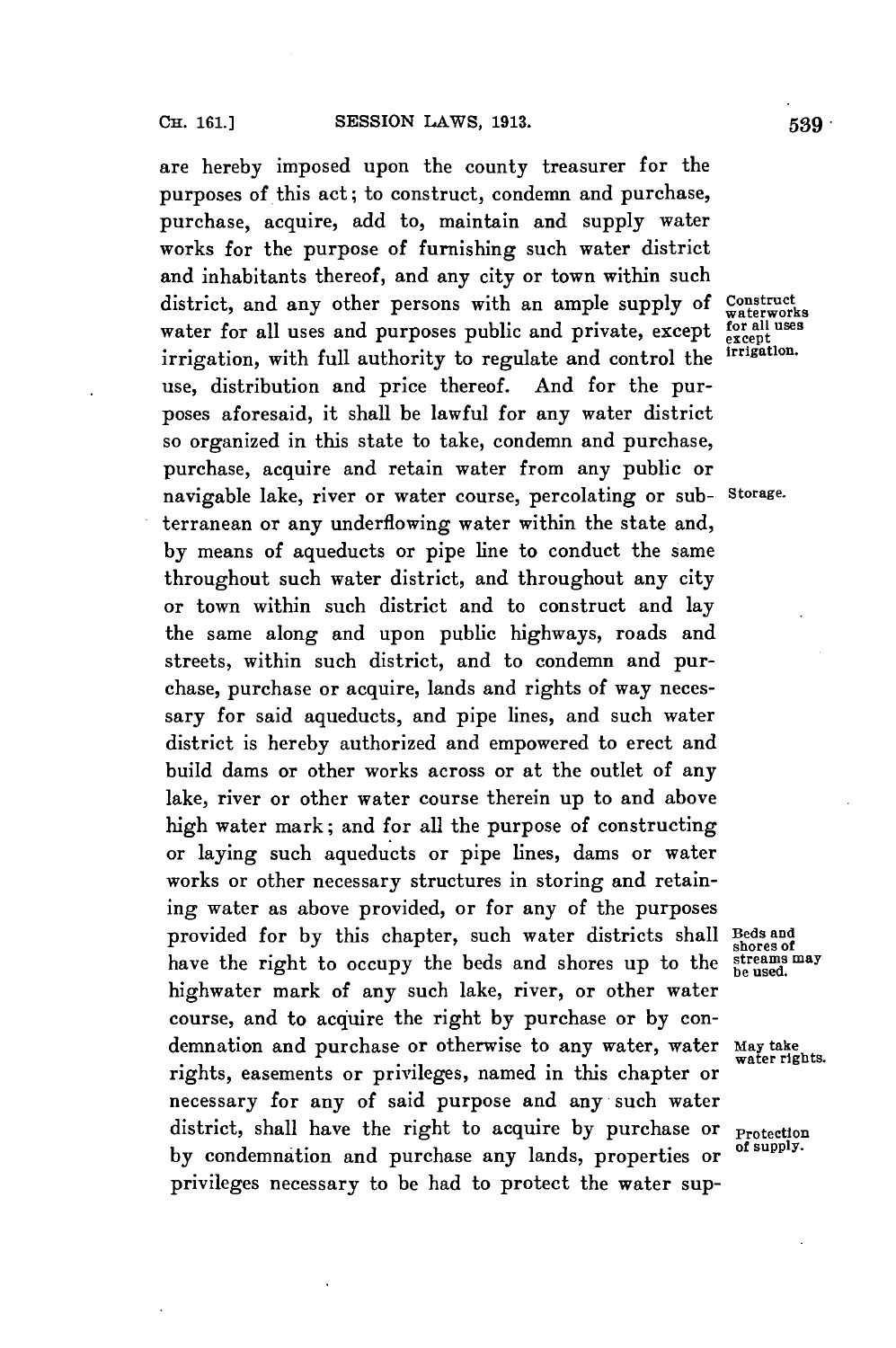*ply* of such water district from pollution: *Provided,* That should private property be necessary for any such purposes or for storing water above high water mark, such water district may condemn and purchase or purchase and acquire such private property.

**SEC. 9.** *Local Improvement Districts.* Said water dis-**Local im-** trict shall have the power to establish local improvement **provement districts.** districts within its territory; to levy special assessments under the mode of annual installments extending over a period not exceeding twenty years on all property specially benefited **by** any local improvement on the basis of **special** special benefits to pay in whole or in part the damages or assessments. costs of any improvements ordered in such water district; to issue local improvement bonds in any such improvement district to be repaid **by** the collection of local improvement **Procedure in** assessments: *Provided,* That the levying and collection of all public assessments and issuance of bonds hereby au-Pierce's thorized shall be in the manner now and hereafter pro-<br>Code, 1912, vided by law for the levying and collection of local im-**835.** vided **by** law for the levying and collection of local improvement assessments and the issuance of local improvement bonds **by** cities of the third class in so far as the same shall not be inconsitent with the provisions of this act: *Provided, however,* That the duties devolving upon the city treasurer under said laws be and the same hereby are imposed upon the county treasurer for the purposes of this act, the mode of assessment shall be in the manner to be determined **by** the tax commissioner **by** resolution.

**SEC. 10.** It shall be the duty of the water district com-**Commis-** missioners of every water district before creating any improvements hereunder or submitting to vote any plan for incurring any indebtedness, to consider and determine upon and adopt a comprehensive scheme or plan of water supply for such district for the purposes authorized in this act, and for such purpose, the water district commissioners shall investigate the several portions and sections of such water district for the purpose of determining the present and future needs of such district in regard to a water supply; to examine and inevstigate, determine

conformity<br>with ch. 98,<br>L.'11;<br>Pierce's

**sloners must**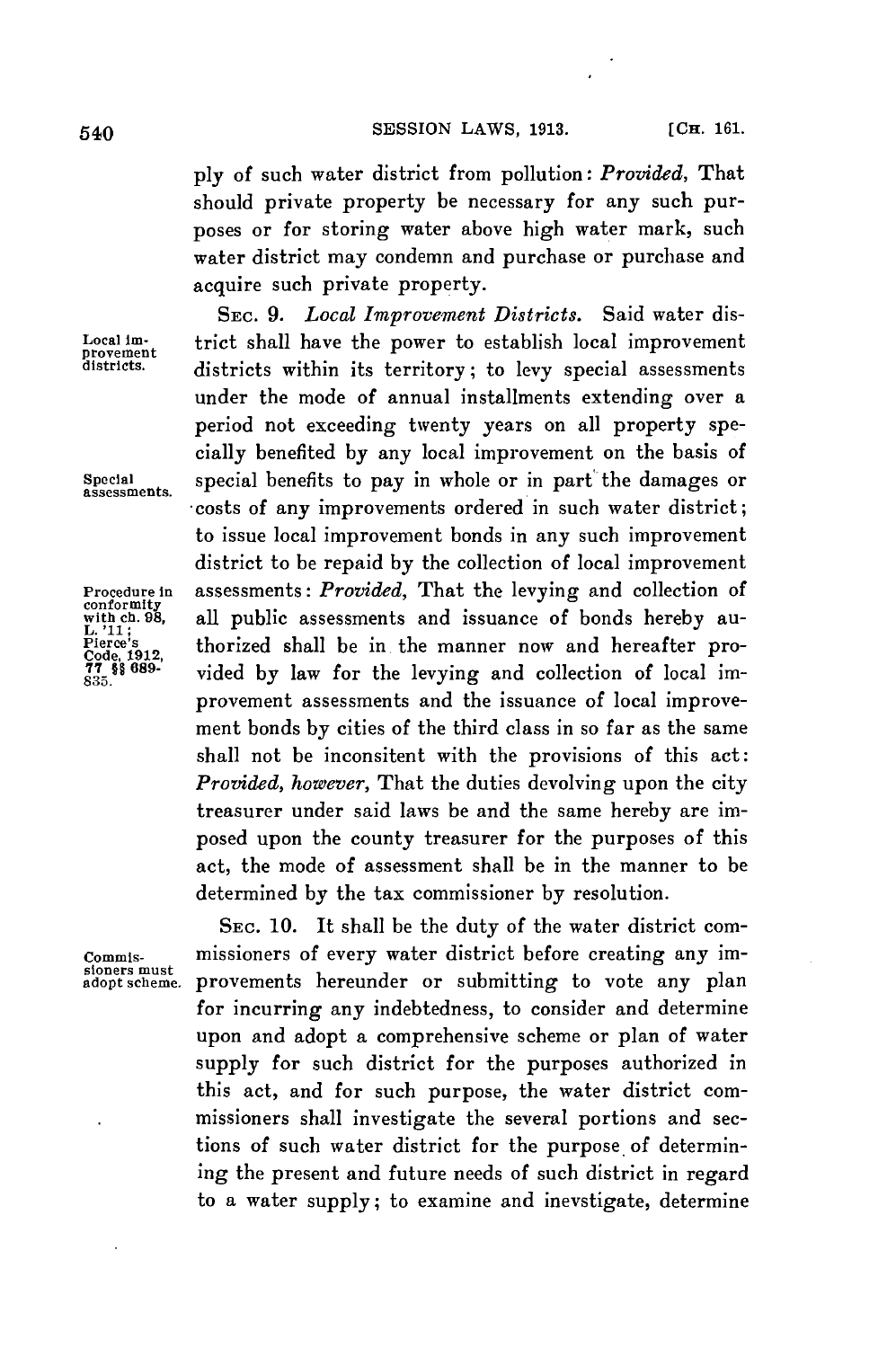and select a water supply or water supplies for such district suitable and adequate for present and future needs thereof; to consider and determine a general system or plan for acquiring such water supply or water supplies, and the lands, waters and water rights and easements necessary therefor, and for retaining and storing any such waters, erecting dams, reservoirs, aqueducts and pipe lines to convey the same throughout such district; for determining the plan or system for distributing such water **Distributing** throughout such district by means of subsidary aqueducts and pipe lines, and the method of distributing the cost and expense thereof against such water district and against local improvement districts within such water district for any purpose authorized in this act, and including any such local improvement district lying wholly or partially within the limits of any city or town in such district. Such general comprehensive scheme and plan, when finally considered 'or determined upon **by** such board of water commissioners, shall be by 'them adopted **by** resolu- Scheme tion, which resolution shall provide for the submission fhereof at a 'general or special election specified -in such resolution 'to the qualified voters within such district for their ratification or rejection. **No** expenditure for the carrying on of any part of such plan shall be made **by** the **No expendi**water district commissioners other than the necessary plan is 'salaries of engineers, clerical and office expenses *of such* water district, and the cost of engineering, surveying, preparation and collection of'data necessary for .the making and adoption **of** a general scheme of'improvements in such water district unless and until such general 'scheme of improvements has been so officially adopted **by** the water district commissioners and ratified by the affirmative vote of a majority of the voters of such water district voting thereon at the election which shall be held for such purpose. Twenty days notice of such election shall be Notice of published in one or more weekly newspapers of general circulation in .such, water district. **If** at such election. a majority of the votes cast upon such question shall be in

submitted<br>to vote.

**tures** until

**election scheme.**

 $\mathbf{1}$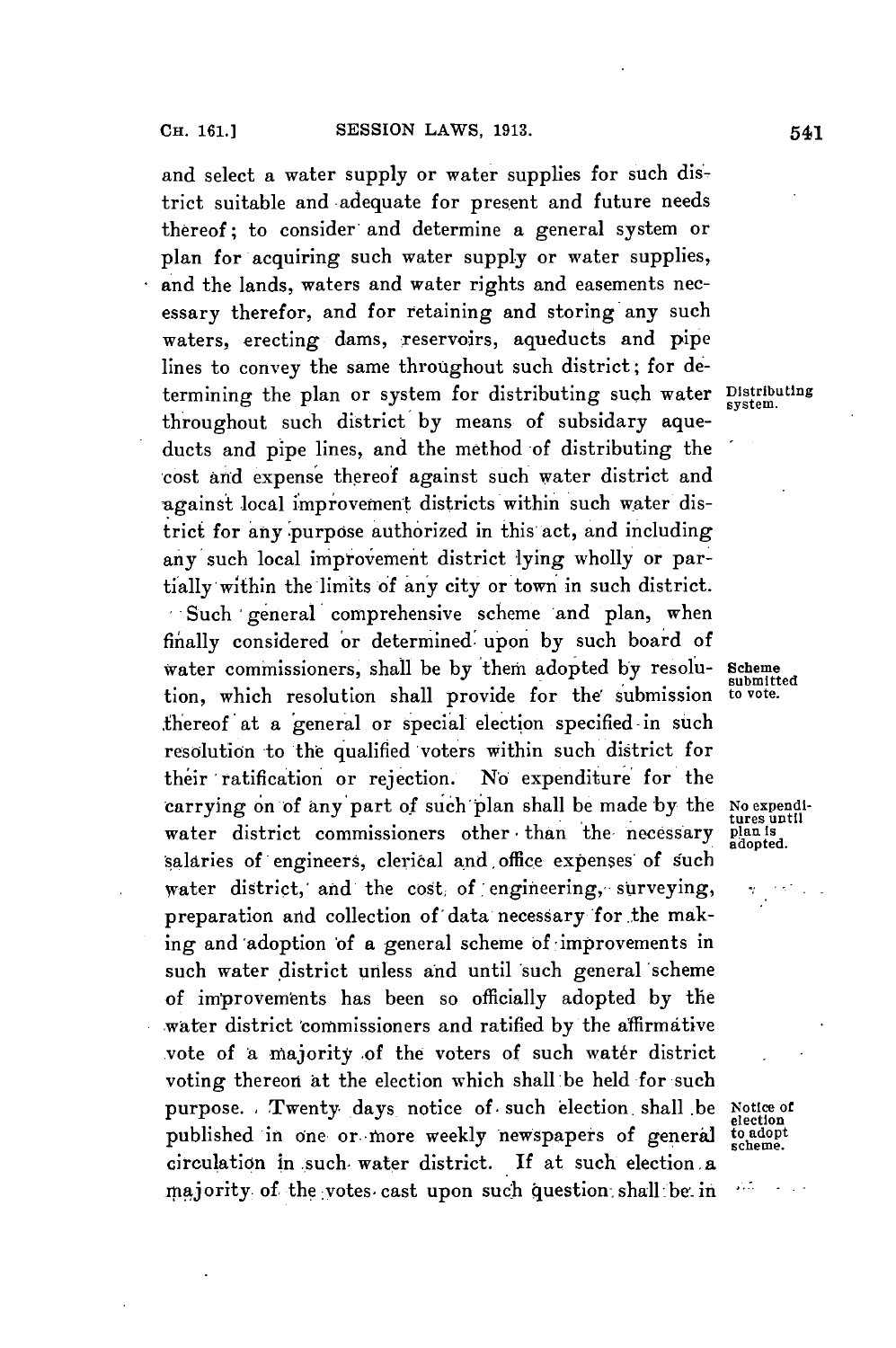favor of the adoption thereof, the same shall thereupon be ratified and adopted and proclamation thereof made **by** such commission within ten days after such election. Such commission may submit at the same election at which the proposition to adopt the comprehensive plan or scheme is submitted, or at any general or special election a proposition that said water district incur a general indebtedness for the construction of any part or all of said comprehensive plan.

*Provided, however,* That such proposition to incur in-Indebtedness debtedness shall be so submitted as to enable the voters separate. to vote for or against the same independent of any vote on the proposition of adopting or rejecting such comprehensive plan or scheme. If such general indebtedness is to be incurred, the amount of such indebtedness and the terms thereof shall be included in the proposition submitted to the qualified voters as aforesaid and such proposition shall be adopted and assented to **by** three-fifths of the qualified voters of the said water district voting at said election.

> Whenever a proposition has been adopted as aforesaid, the water district commissioners shall have power to proceed forthwith to carry out said general scheme or plan to the extent specified in the proposition to incur such general indebtedness.

SEC. *11. Issuance of Bonds.* Whenever the qualified **Bonds may** voters of any such water district shall have heretofore **be issued.** adopted or shall hereafter adopt a proposition for a water supply, as set out in the preceding section, and shall have authorized a general indebtedness for all of said proposition or any part thereof, general water district bonds may be issued as hereinafter provided. Said bonds shall be **Coupons.** registered or coupon bonds; shall be issued. in denominations of not less than one hundred or more [than] one thousand dollars; shall be numbered from one up consecutively; shall bear the date of their issue; shall be payable not more than forty years from date; and shall bear in-Six per cent terest not to exceed six per cent per annum, payable semi-

 $\mathcal{L}^{\pm}$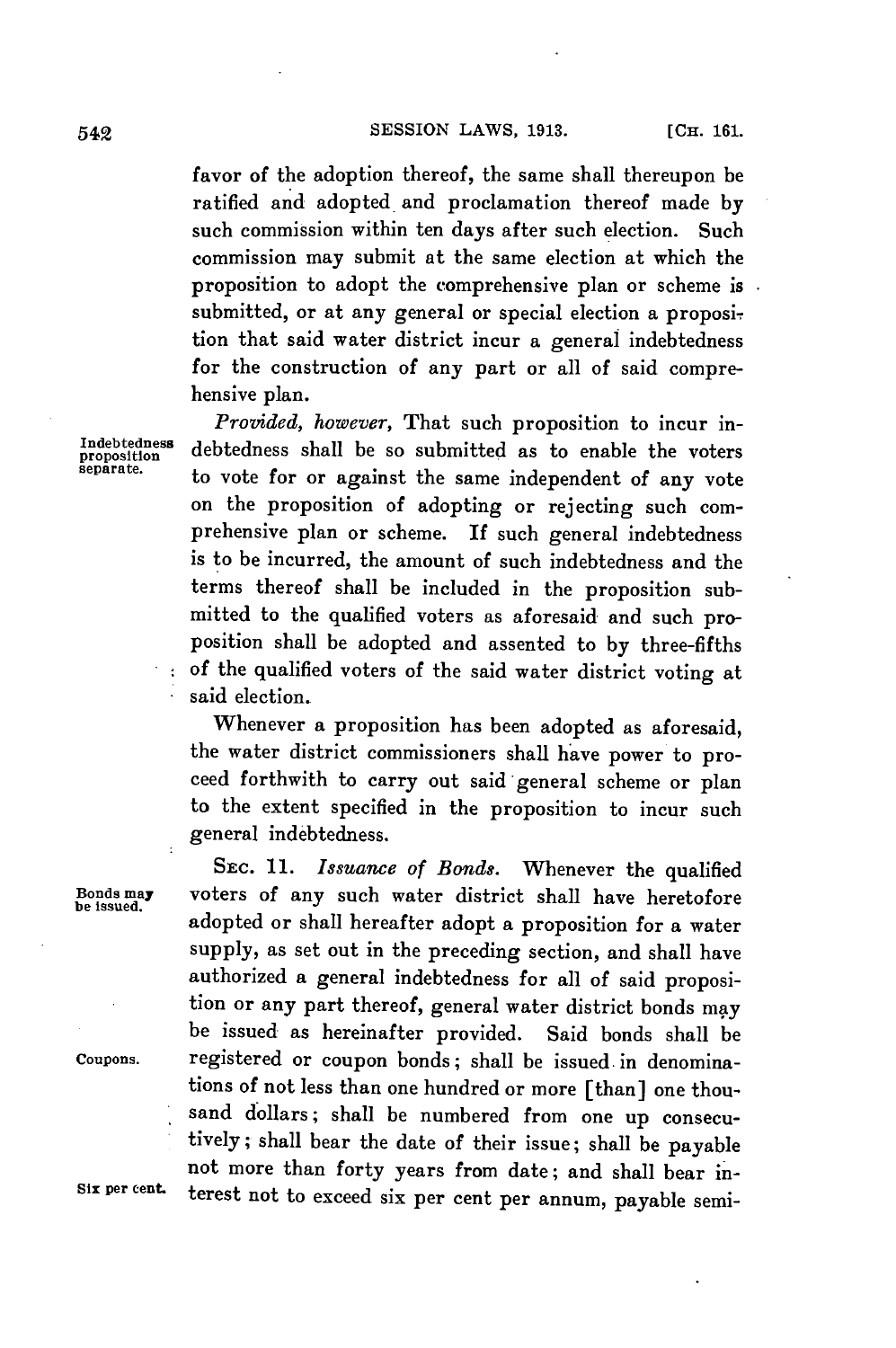annually, with interest coupons attached; and the principal and interest shall be made payable at such place as may be designated. The bonds and each coupon shall be signed **by** the presiding officer of the board of water district commissioners and shall be attested **by** the secretary of the said board under the seal of the water district. There -shall be levied each year a tax upon the taxable **Interest tax.** property within such water district, sufficient to pay the interest on said bonds as the same accrues: *Provided, however,* That no levy shall be made for such purposes, if the revenues from the sale of water or power is sufficient to pay said interest; before ten years prior to the maturity of said bonds an annual sinking fund sufficient for the **Sinking fund tax.** payment of said bonds at maturity may be established **by** the levy of a tax; all taxes shall become due and collectable as other taxes. Said bonds shall be printed and engraved or lithographed on good bond paper and **n** duly authenti- **Style of** cated copy of this act, and a copy of the resolution of the water district commission directing the submission of such plan or system to the qualified voters of such water district for ratification or rejection shall be printed on each bond, together with a printed copy of a signed statement **by** the presiding officer of the board of water commissioners and the secretary of such board, showing the result of said election. Such bonds shall be sold in such manner as  $_{\text{How sold}}$ . the corporate authorities shall deem for-the best interest of the water district. A register shall be kept of all bonds which register shall show the number, date, amount, in- **Registry.** terest, to whom delivered-if coupon bonds-and the name of the payee-if registered bonds; and when and where payable and each and every bond executed, issued or sold under the provisions of this subdivision.

**SEC.** 12. *Improvements on Local Assessment Plan.* Whenever a petition signed **by** a majority of the owners of land in the district to be therein described shall be filed **Local** with the water district commission, asking that any por- districts. tion of the general plan adopted be ordered, and defining the boundaries of a local improvement district to be cre-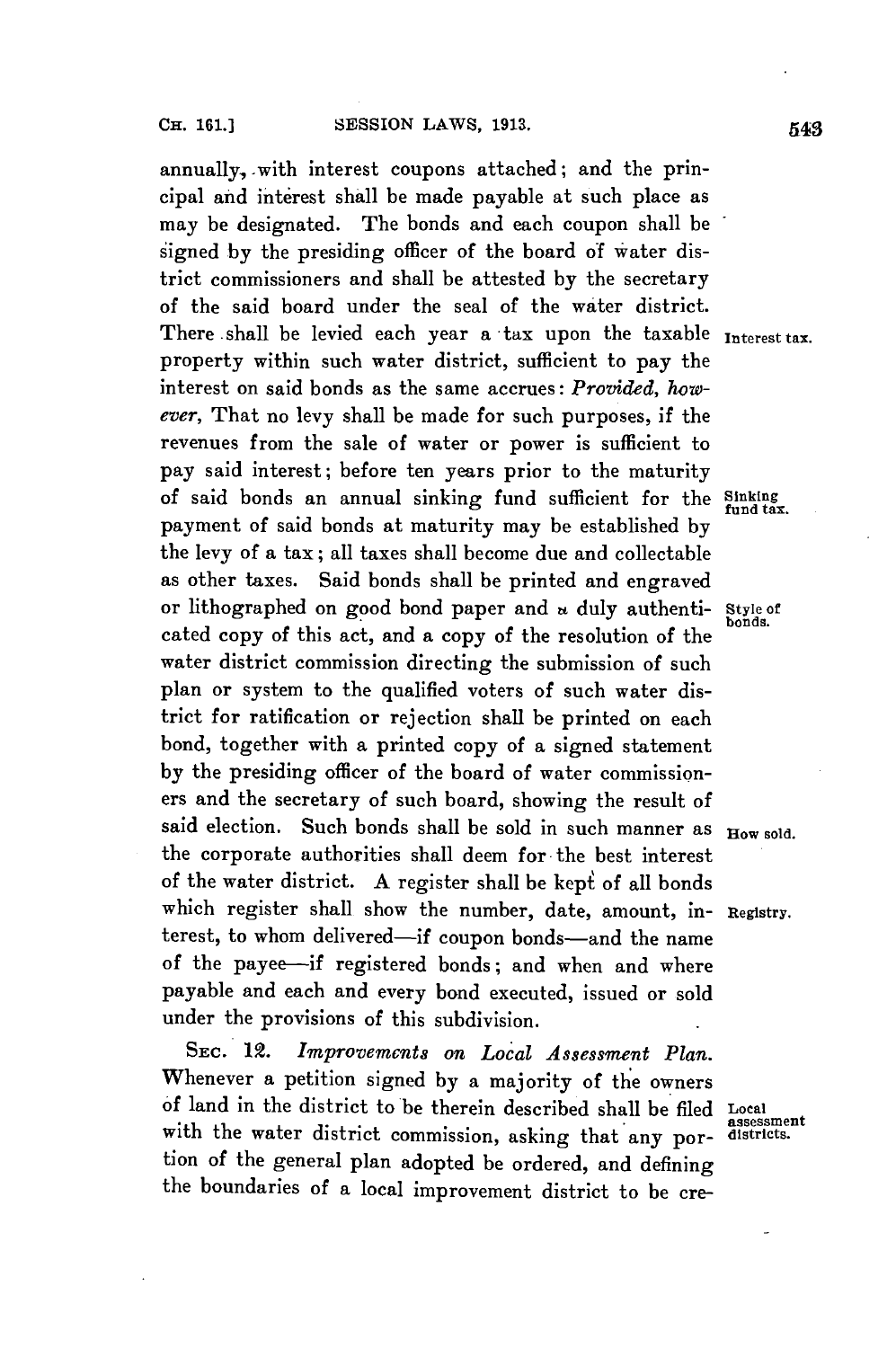ated to pay in whole or in part to pay the cost thereof, it shall be the duty of the water district commission to fix a date for hearing on such petition after which it may alter the boundaries of such proposed district and prepare and adopt detailed plans of any such local improvement, declare the estimated cost thereof, what proportion of such cost shall be borne **by** such proposed local improvement district and what proportion of the cost, if any, shall be borne by the entire water *district: Provided, however,* That' engineering and office expenses in all cases shall be borne **by** the general water district.

 $\mathcal{L}^{\mathcal{A}}$  and  $\mathcal{L}^{\mathcal{A}}$ 

**The** water district commisison shall forthwith **by** reso-District **... lution order such improvement**, provide the general funds of the water district to be apjlied thereto, acquire all necessary, lands therefor, pay all damages caused thereby and commence in the name of the water district such eminent domain proceedings and supplemental assessment or reassessment proceedings to pay all eminent domain awards as may be necessary to entitle said water district to proceed with such work, and said water district commission: shall thereafter proceed with such work and shall make and file with the county treasurer, its roll levying Assessment special . assessnients., in'. the' amount to **be-** jaid **by** spe- roll. cial assessment against the property situated within such local improvement district in proportion to the special benefits to be derived by the property in such local improvement district from such improvement. Before the Notice of . approval of such roll a notice shall be published once a roll. week for four consecutive weeks in a newspaper of general circulation in such local improvement district, stating that such roll is on file and open to inspection in the office of the clerk of the water district commission, and fixing the time not less .than fifteen nor more than thirty. days *from* the date' of- the -first publication of **,** such notice **-**within Hearing on<sub>ce i</sub> which protests must be filed with the secretary of said<br>assessment<br>roll. water. district commission against any assessments shown thereon and fixing a time when a hearing shall be held by said commission on said protests. After such hearing the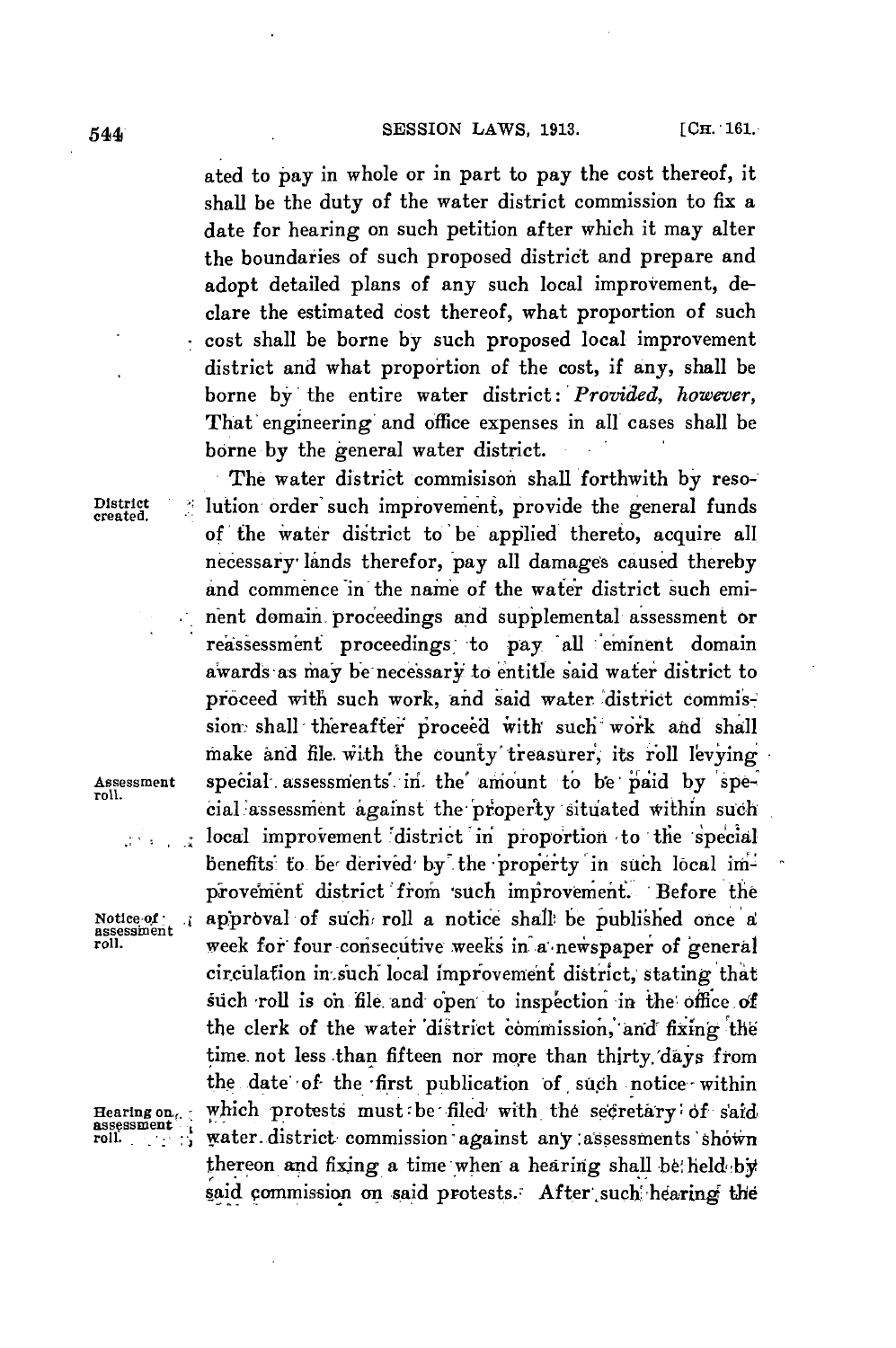water district commission may alter any and all assessments shown on such roll and may then **by** resolution approve the same, but in the event of any assessment being raised a new notice similar to such first notice shall be given, after which final aproval of such roll may be made **by** the water district commission: *Provided,* That whenever any property shall have been entered originally upon such roll and the assessment upon any such property shall tobecause of the made to be made to be made to be made to be made in writing. not be raised, no objection thereto shall be considered by the water district commission or **by** any court on appeal unless such objection be made in writing at, or prior to the date fixed for the original hearing upon such roll.

**SEC. 13.** *Method of Appeal.* The decision of the water **Appeals to** district commission upon any objections made within the time and in the manner herein prescribed, may be reviewed **by** the superior court upon an appeal thereto taken in the following manner. Such appeal shall be made **by** filing written notice of appeal with the secretary of said **Notice of.** water district commission and with the clerk of the superior court in the county in which such water district is situated within ten days after the resolution confirming such assessment roll shall have become published, and such notice shall describe the property and set forth the objections of such appellant to such assessment; and, within ten days from the filing of such notice of appeal with the clerk of the superior court, the appellant shall file with the clerk of said court, a transcript consisting of the assessment roll and his objections thereto, together with the resolution confirming such assessment roll, and the record of the water district commission with reference to said assessment, which transcript, upon payment of the **Transcript.** necessary fees therefor, shall be furnished **by** such secretary of said water district commision and **by** him certified to contain full, true and correct copies of all matters and proceedings required to be included in such transcript. Such fees shall be the same as the fees payable to the county clerk for the preparation and certification of

**superior**

**-18**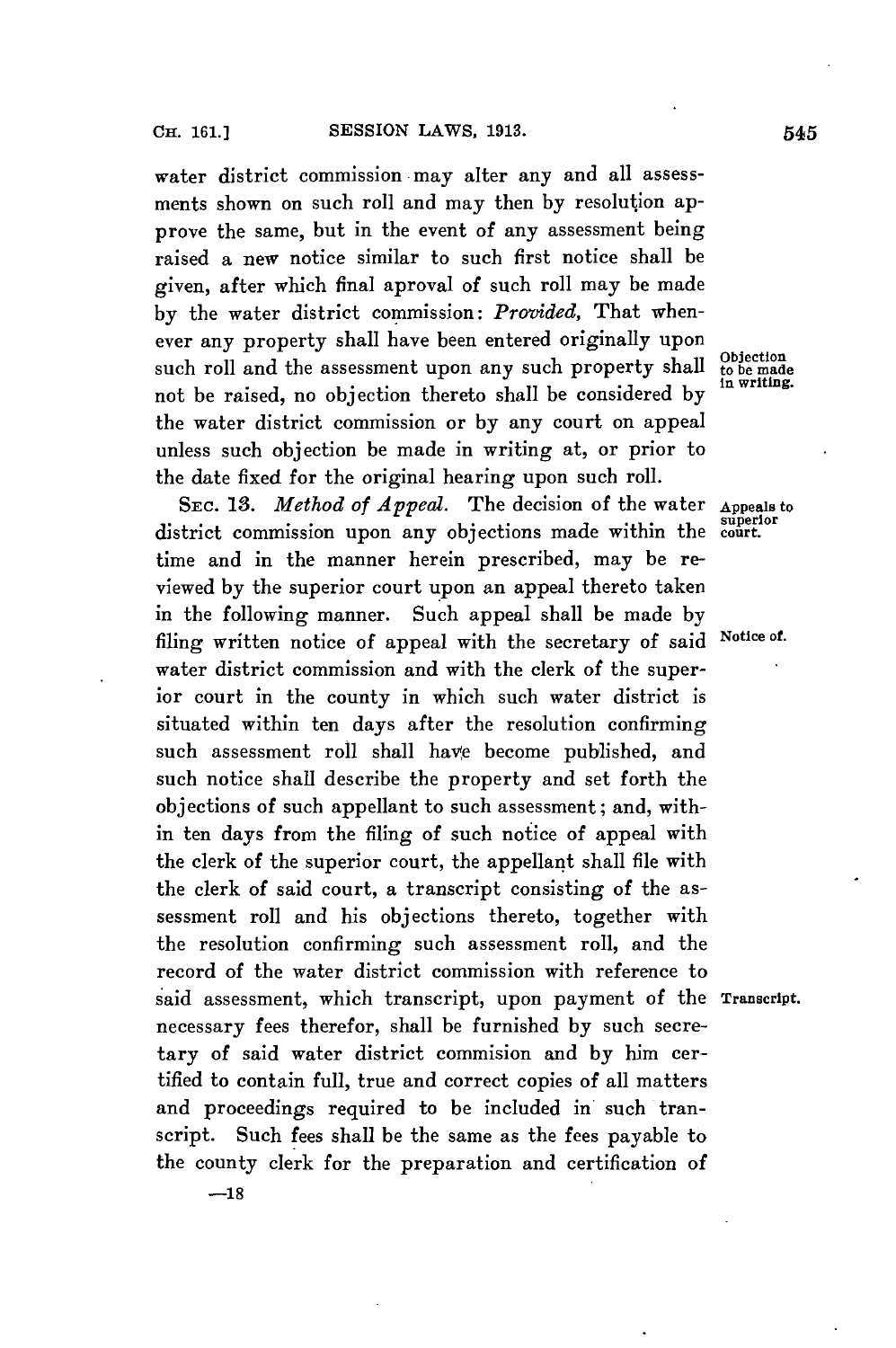**Code, 1912,**

**bond.**

Fees. **Rem.-** transcripts on appeal to the supreme court in civil actions. Fees. **i** transcripts on appeal to the supreme court in civil actions.<br>Bal., § 497; At the time of the filing of the notice of appeal with the<br>Plerce's **179 i 1)** clerk of the superior court a sufficient bond in the penal **Appeal bond.** sum **of** two hundred dollars, with at least two sureties, to be approved **by** the judge of said court, conditioned to prosecute such appeal without delay, and if unsuccessful, to pay all costs to which the water district is put **by** reason of such appeal. The court may order the appellant **Additional** upon application therefor, to execute and file such additional bond or bonds as the necessity of the case may require. Within three **(3)** days after such transcript is filed in the superior court, as aforesaid, the appellant shall give written notice to the head of the legal department of such water district, and to the city clerk, that such transcript is filed. Said notice shall state a time (not less than Notice of three (3) days from the service thereof) when the appellant will call up the said cause for hearing; and the superior court shall, at said time or at such further time as may be fixed **by** order of the court, hear and determine such appeal without a jury; and such cause shall have preference over all civil causes pending in said court, except proceedings under an act relating to eminent domain in such water district and actions of forcible entry and detainer. The judgment of the court shall confirm, correct, **Judgment.** modify or annul the assessment in so far as the same affects the property **of** the appellant. **A** certified copy of the decision of the court shall be filed with the officer who shall have custody of the assessment roll, and he shall modify and correct such assessment roll in accordance with such decision. An appeal shall lie to the supreme court from Appeal to the judgment of the superior court, as in other cases:<br>supreme<br>court. Provided horsers That such appeal must be taken with Provided, however, That such appeal must be taken within fifteen **(15)** days after the date of the entry of the judgment of such superior court; and the record and opening brief of the appellant in said cause shall be filed in the supreme court within sixty **(60)** days after the appeal shall have been taken **by** notice as provided in this act. The time for filing such record and serving and filing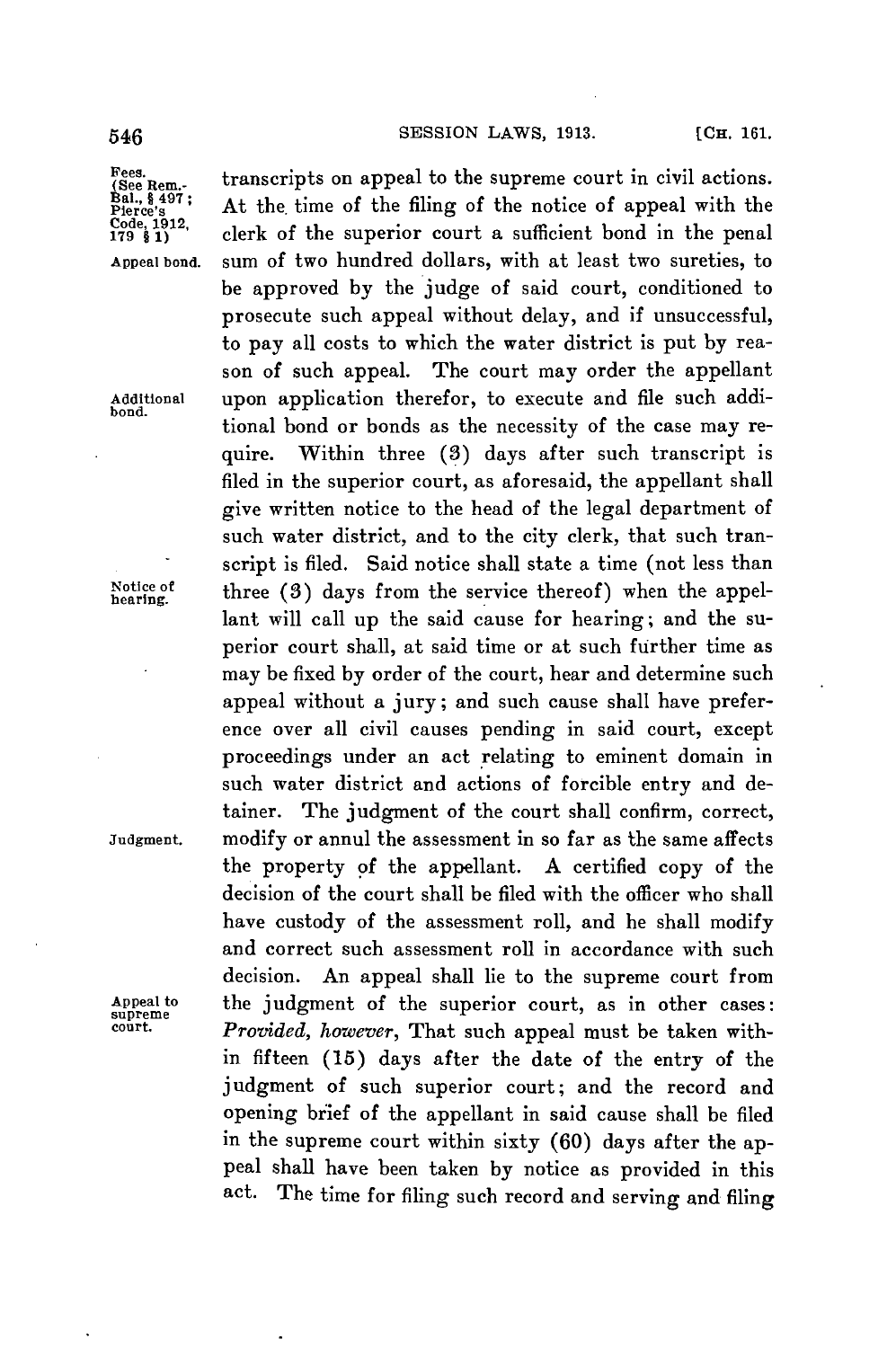of briefs in this section prescribed may be extended **by** order of the superior court, or **by** stipulation of the parties concerned. And the supreme court, on such appeal may correct, change, modify, confirm or annul the assessment in so far as the same affects the property of the appellant. **A** certified copy of the order of the supreme court upon such appeal shall be filed with the officer having custody of such assessment roll, who shall thereupon modify and correct such assessment roll in accordance with such decision.

**SEC.** 14. *Proceedings Conclusive.* Whenever any assessment roll for local improvements shall have been confirmed **by** the water district commission of such water district as herein provided, the regularity, validity and cor- Action of<br>rectness of the proceedings relating to such improvement, conclusive rectness of the proceedings relating to such improvement, commiss and to the assessment therefor, including the action of the objection is water district commission upon such assessment roll and the confirmation thereof, shall be conclusive in all things upon all parties, and cannot in any manner be contested or questioned in any proceeding whatsoever **by** any person not filing written objections to such roll in the manner and within the time provided in this act, and not appealing from the action of the water district commission in confirming such assessment roll in the manner and within the time in this act provided. No proceeding of any kind shall be commenced or prosecuted for the purpose of de- Proceedings feating or contesting any such assessment, or the sale of any property to pay such assessment, or any certificate of delinquency issued therefor, or the foreclosure of any lien issued therefor: *Provided,* That this section shall not be construed as prohibiting the bringing of injunction proceedings to prevent the sale of any real estate upon the grounds **(1)** that the property about to be sold does not appear upon the assessment roll, or (2) that said assessment had been paid.

**SEC.** *15. Annexation of Territory-Petition for Election for.* The territory adjoining and in the same county with any water district organized under this chapter may district.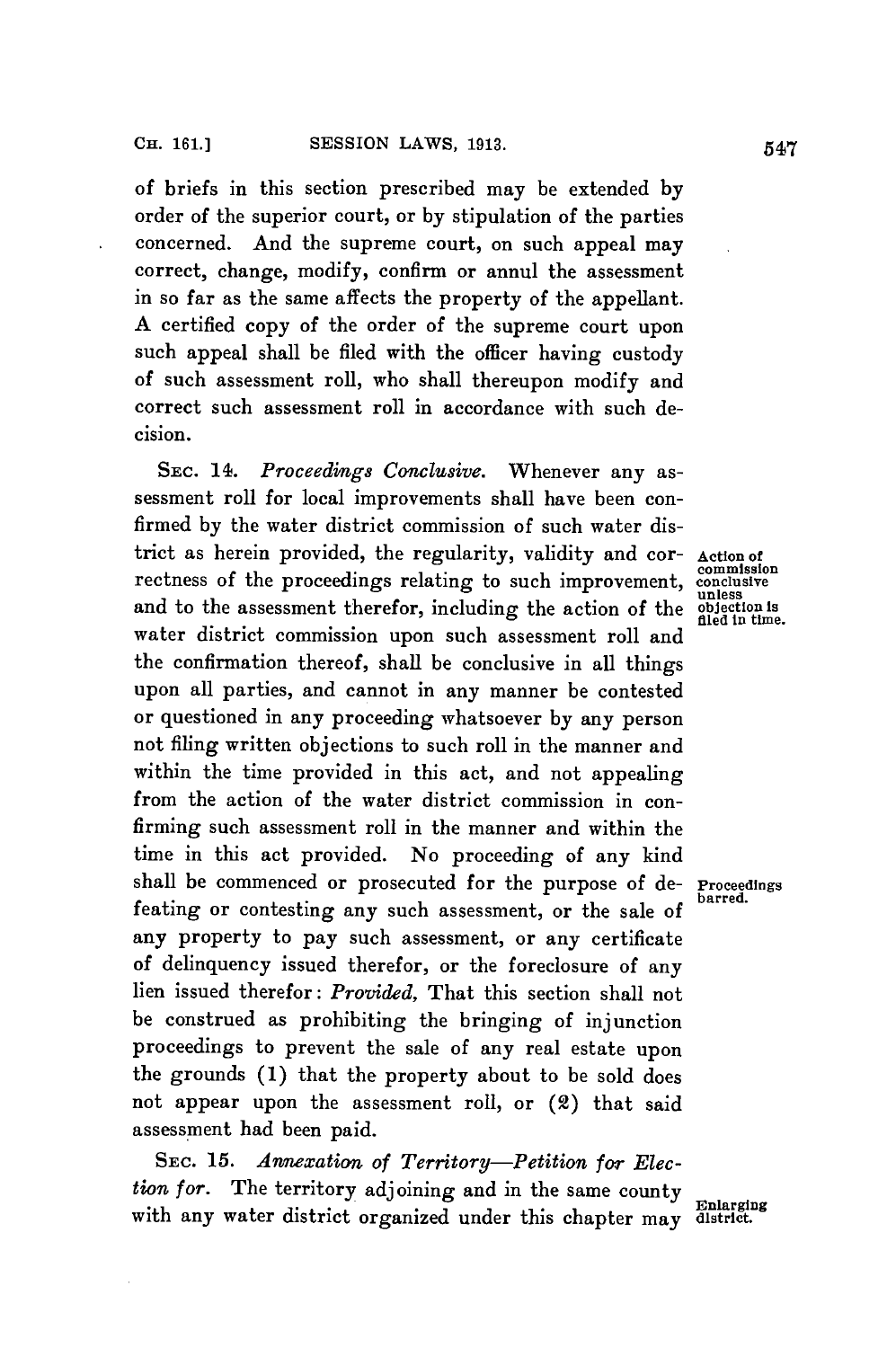be annexed to and become a part of such water district, in the manner following: Any twenty-five **(25)** legal voters, residents within the territory proposed to be annexed, may petition the said water district commission of Petition. such water district to cause the question to be submitted to the legal voters of the territory proposed to be annexed whether they will be annexed and become a part of such adjoining water district: *Provided, however,* That where such territory to be annexed shall be within the limits of an incorporated city or town other than the first class, such petition shall be signed **by** at least twenty (20) per cent of the qualified electors residing within such territory. The petition shall define the limits of the territory proposed to be annexed to such water district. Upon the filing of such petition with the board of water commissioners, if said commissioners shall concur in said petition, they shall provide for a hearing to be held for the dis-Notice of cussion of such proposed annexation at the office of said hearing on  $\frac{1}{\text{eta}}$  beard of water commissioners, and shall give due notice petition to board of water commissioners, and shall give due notice of such hearing **by** publication in a weekly newspaper published in said water district for at least two weeks prior to said hearing. **If** said water commissioners shall concur in said petition, it shall be their duty to submit the proposal to the electors of such territory proposed to be annexed, at an election to be held in such territory. The said commissioners shall, **by** order of such, board duly adopted, fix a time and place or places within the limits of the territory proposed to be annexed for the holding of such election to determine the question of annexation, and said commissioners shall name the persons to act as judges at such elec-Election to tion, and shall give notice thereof **by** causing notice to be enlarge. published for two weeks in two consecutive issues **of** a weekly newspaper published in said water district, and **by** posting notices in five **(5)** public places within the territory proposed to be annexed to said district. The ballot to be used at such election shall be in the following form:

"For annexation to water district."

"Against annexation to water district."

The judge or judges at such election shall make return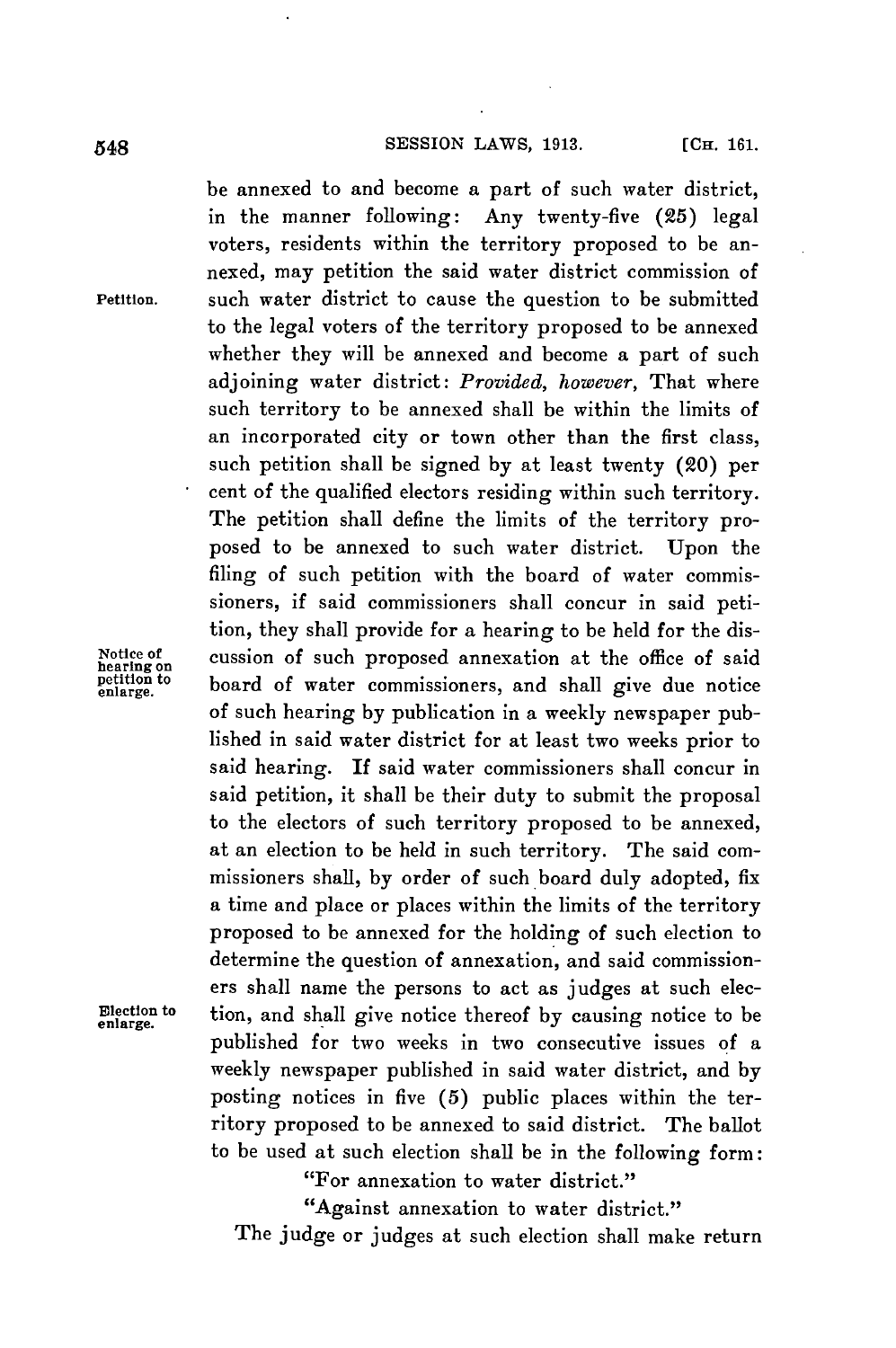thereof to the board of water commissioners, who shall canvass such return and cause a statement of the result of such election to be entered on the record of such commissioners. If the majority of the votes cast upon the question at such election shall be for annexation, then such territory shall immediately be and become annexed to such water district, and the same shall thenceforth be a part of said water district, the same as though originally included in such district.

**SEC.** *16. Election-Officers-Expenses.* **All** election Officers of officers for any election held pursuant to this chapter shall be named **by** the board of water commissioners and the expense of all such elections shall be paid out of the funds of such water district.

SEc. **17.** *Tax Levy-Limit of-Collection.* The board of water commissioners are hereby authorized to levy, or cause to be levied, to carry out the purposes of this act Additiona in addition to that mentioned in section  $\overline{11}$  of this act, a  $\overline{\text{to } \text{even}}$ general tax on all property located in said water district each year not to exceed two mills on the assessed valuation of the property in such water district. Said taxes when so levied shall be certified to the proper county official for the collection of the same as other general taxes. When such money is collected it shall be placed in a separate fund to be known as **the................Water** District Fund and paid out on warrants issued on the board of water commissioners for the purposes specified in this act.

SEC. **18.** *Limit of Indebtedness.* Each and every water district that may hereafter be organized pursuant to this  $\frac{D}{D}$  istrict act is hereby authorized and empowered, by and through  $\frac{mag}{100}$  contract act is hereby authorized and empowered, by and through its board of water commissioners to contract indebtedness for water purposes, and the maintenance thereof not exceeding one per cent. of the taxable property in such water district to be ascertained **by** the last assessment for state and county purposes previous to and the incurring of such indebtedness.

SEC. **19.** *Additional Indebtedness-Election to Authorize.* Each and every water district hereafter to be organ-

**electi on.**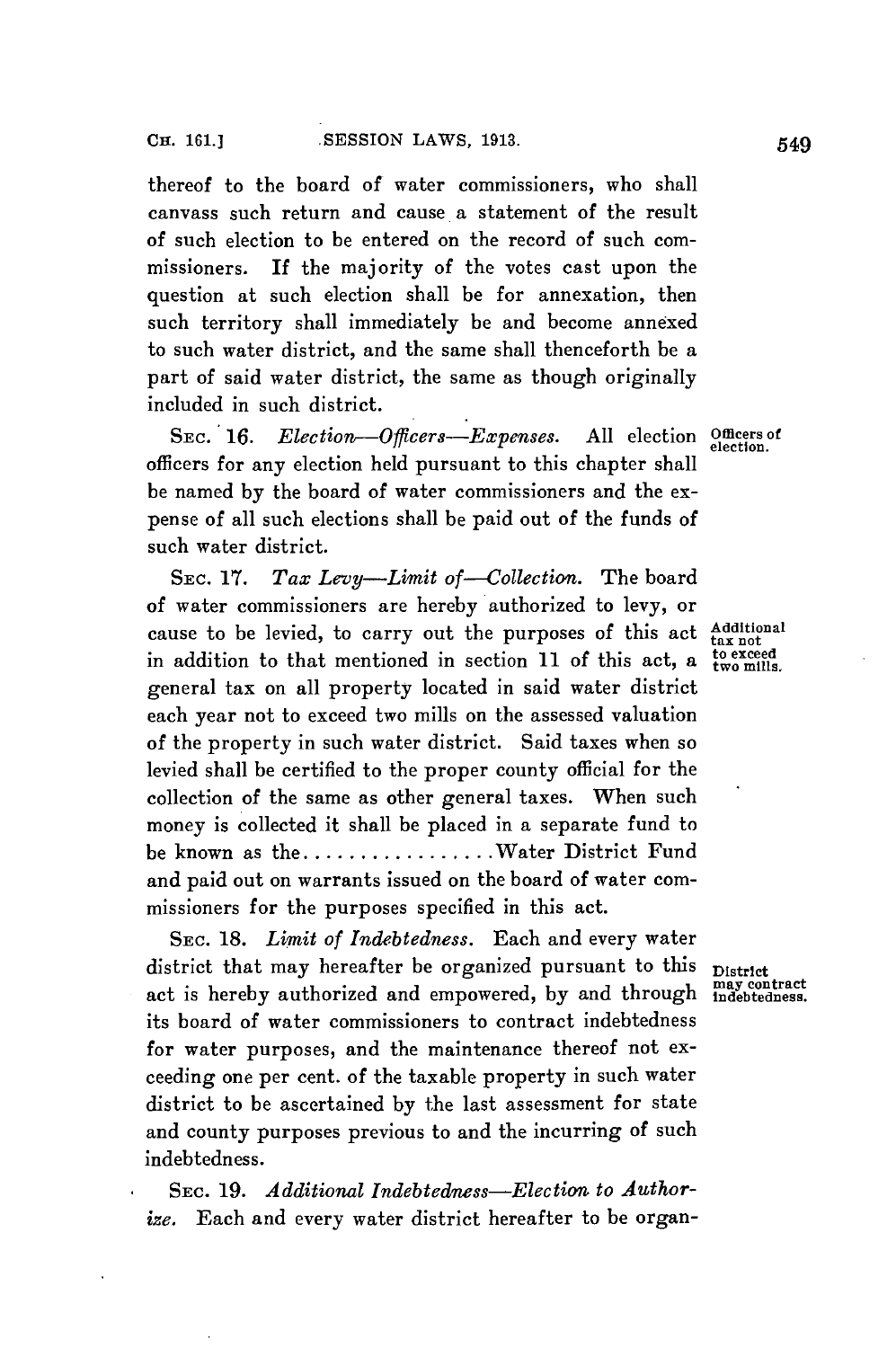**SESSION** LAWS, **1913. [CH. 161.** *550*

ized pursuant to this act, may contract indebtedness in excess of the amount named in the preceding section, but Additional not exceeding in amount, together with existing indebted-<br>
Indebtedness **by** vote. ness, five (5) per centum of the taxable property in said district, to 'be ascertained as provided in the preceding section, whenever three-fifths *(3-5)* of the voters voting at said election in such water district assent thereto, at an election to be held in said water district in the manner provided **by** this act, which election may either be a special or a general election, and the board of water commissioners are hereby authorized and empowered to submit the question of incurring such indebtedness, and issuing negotiable bonds of such water district to the qualified voters of such water district at any time they may so order: *Provided,* That all bonds so to be issued shall be subject to the provisions regarding bonds as set out in section eleven **(11)** of this act.

SEc. 20. *Contracts.* The board of water commissioners shall have authority to create and **fill** such positions and fix salaries and bonds thereof as it may **by** resolution provide. **All** materials purchased and work ordered, the Notice of estimated cost of which is in excess of one thousand dollars shall be let **by** contract **[;** but] before awarding any such contract the board of water commissioners shall cause to be published in some newspaper published within the district a notice for at least ten days before the letting of such contract, inviting sealed proposals for such work, plans and specifications which must at the time of publication of such notice be on file in the office of the board of water commissioners subject to public inspection. Such notice shall state generally the work to be done and shall Call for bids. call for proposals for doing the same to be sealed and filed with the board of water commissioners on or before the day and hour named therein. Each bid shall be accompanied **by** a certified check payable to the order of the board of water commissioners for a sum not less than five per cent. of the amount of the bid and no bid shall be considered unless accompanied **by** such check. At the time.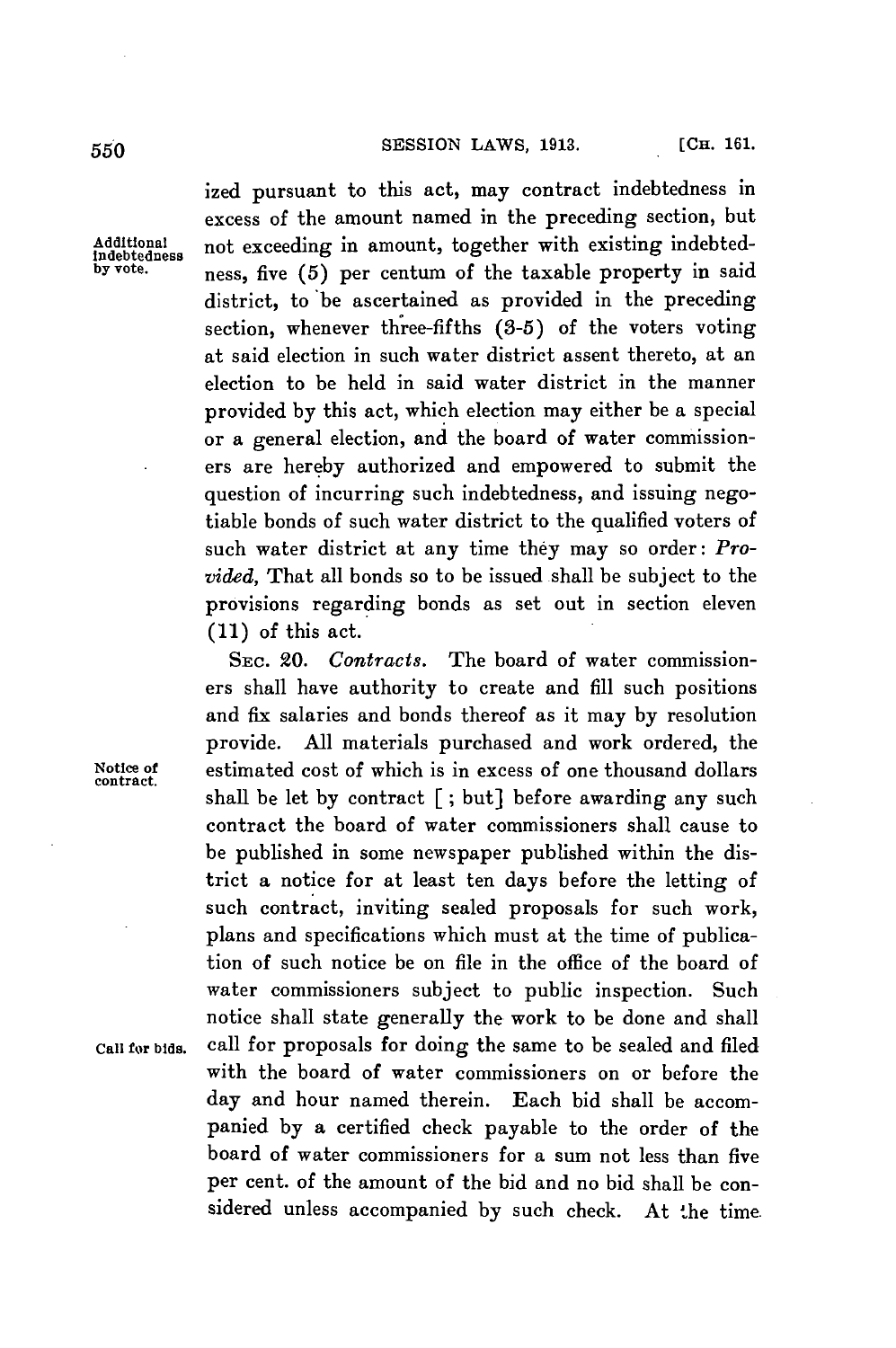and place named such bids shall be publicly opened and **Opening** read and the board of water commissioners shall proceed to canvass the bids and may let such contract to the lowest responsible bidder upon plans and specifications on file or to the best bidder submitting his own plans and specifications: *Provided, however,* That no contract shall be let in excess of the cost of said materials or work, or if in the opinion of the board of water commissioners all bids are unsatisfactory they may reject all of them and re-advertise Bids refected. and in such case all checks shall be returned to the bidders; but if such contract be let, then and in such case all checks shall be returned to the bidders, except that of the successful bidder, which shall be retained until a contract shall be entered into for the purchase of such materials or doing such work, and a bond to perform such work furnished Bond. with sureties satisfactory to the board of water commissioners in the full amount of the contract price between the bidder and the commission in accordance with the bid. If said bidder fails to enter into said contract in accordance with said bid and furnish such bond within ten days **Forfeiture of deposit.** from the date at which he is notified that he is the successful bidder, the said check and the amount thereof shall be forfeited to the water district.

SEc. £1. *Interest Coupon-Payment of.* The coupons **coupons as** hereinbefore mentioned for the payment of interest on said bonds shall be considered in all purposes as warrants drawn upon the general fund of the said water district issuing such bonds, and when presented to the treasurer of the county having custody of the funds of such water district at maturity, or thereafter, and when so presented, if there are not funds in the treasury to pay the said coupons, it shall be the duty of the county treasurer to endorse Coupons said coupons as presented for payment, in the same manner interest. as county warrants are indorsed, and thereafter said coupons shall bear interest at the same rate as the bond to which it was attached.

SEC. 22. *County Treasurer-Funds.* The county water **Dis**treasurer shall create a fund to be known as the ".......